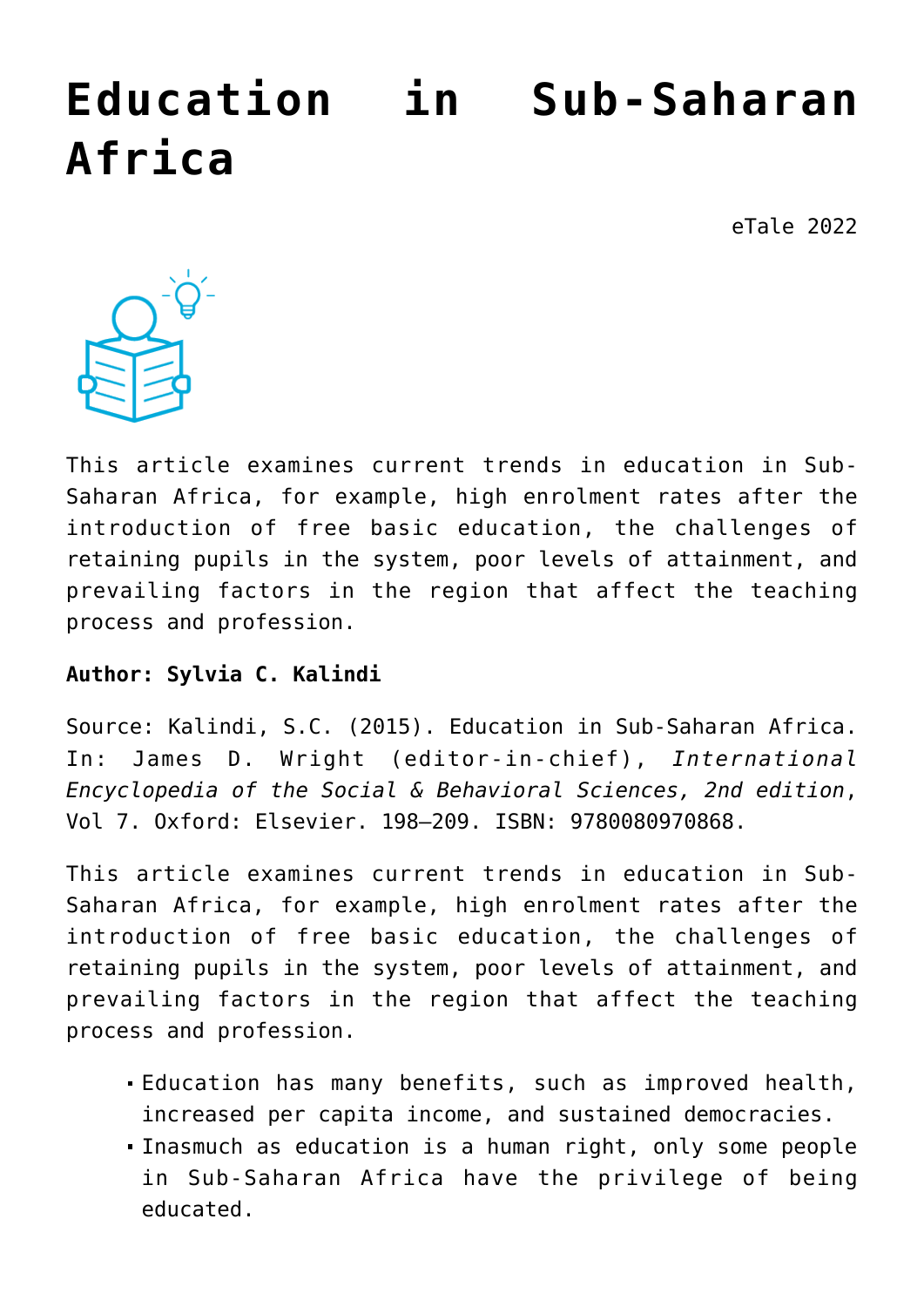Most children (especially girls) are still deprived of the right to education.

## **Background**

- The 1960s and early 1970s marked a post-independence era for most countries in Sub-Saharan Africa, which were characterised by economic boom.
- Later, due to economic crises, governments were forced to make choices that restricted public education.
- As a result, developing countries experienced a sharp decline in the quality of education provided in institutions of learning from the 1980s onwards.
- The World Bank (2009) emphasised the need for good quality, free primary education, stating it as the basis of governments' poverty reduction strategies.

# **Pre-primary schooling**

- Preschools play an important role in preparing the student for primary education by imparting the emotional, intellectual, and social skills necessary to succeed at school.
- Despite this positive outlook, pre-primary education is still considered a luxury for nearly all children.
- In 2006, nearly 9 million children were enrolled in preprimary education in Sub-Saharan Africa.
- Despite this, the average gross enrolment ratio remained low (at 14% in 2006) with significant regional disparities.

## **Primary education**

- In Sub-Saharan Africa, primary education usually spans a period of 6–7 years.
- For most children, this is the first time they set foot in a classroom and enrolment age across the region varies between 6 and 7 years.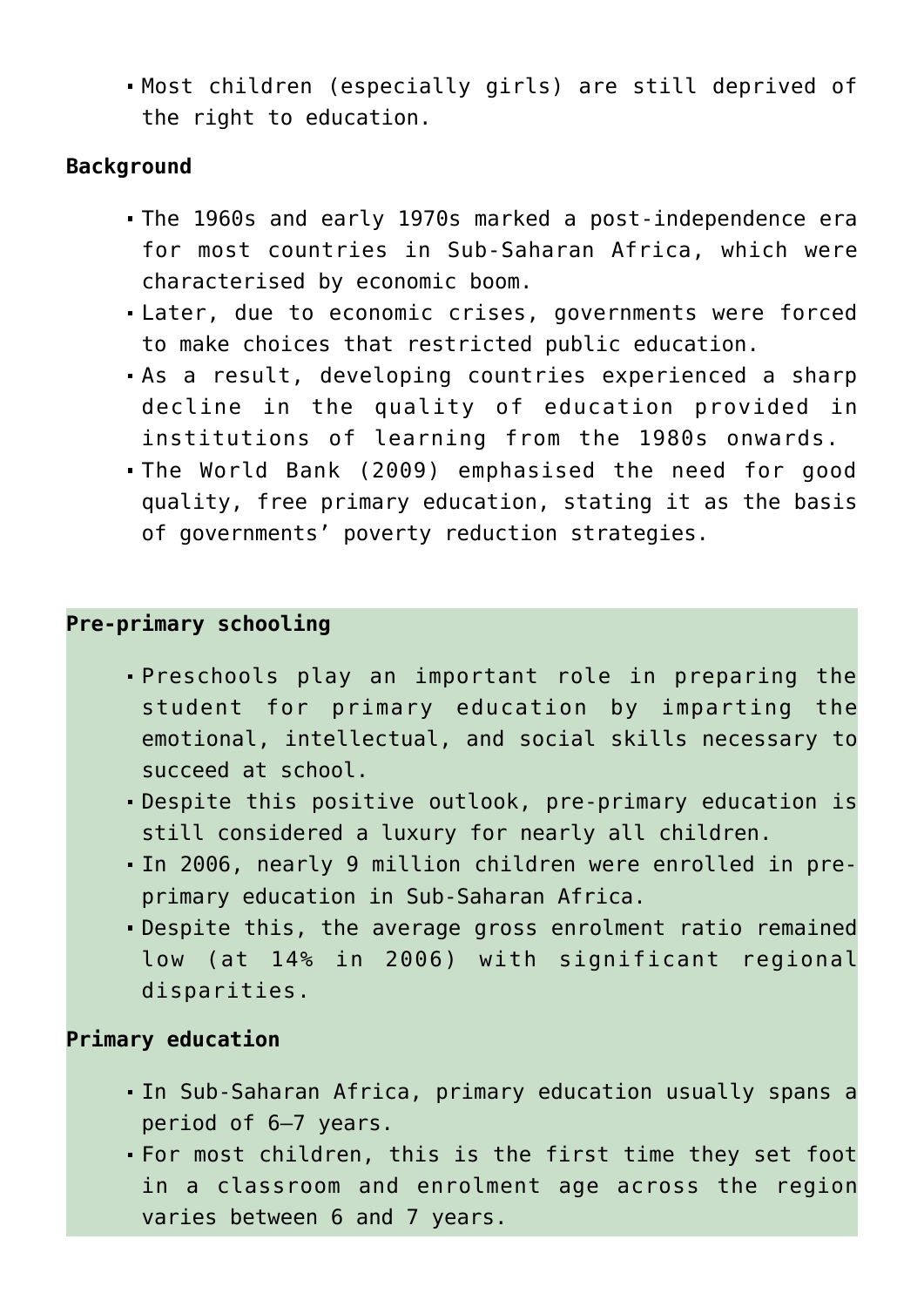- In some countries such as Tanzania, Zambia, and Madagascar, the average primary net enrolment between 1999 and 2006 increased from 56% to 70%.
- Successful strategies noted in several countries have included ambitious school construction programmes in rural areas, the abolition of school tuition fees, and targeting disadvantaged groups such as orphans and vulnerable children.
- In some West African countries, the enrolment results have been less positive, especially for girls.
- Nonetheless, enrolment disparities within countries are also very pronounced and sometimes even greater than between countries.
- In general, children living in urban areas are enrolled at higher rates than their rural counterparts and gaps tend to increase as they progress through their educational career.
- In 2006, almost one-third of the school age population in Sub-Saharan Africa, (approximately 35 million children) were not enrolled in schools.
- Compared to other regions in the world, countries in Sub-Saharan Africa have low enrolment rates and strong gender disparities and inequalities.
- In addition, Sub-Saharan Africa has the lowest primary completion rates compared to other regions of the world.
- Factors such as disease, hunger, child labour, and distant schools result in children being absent from school and eventually dropping out.
- However, over the past 30 years, the percentage of both boys and girls completing primary school in the Sub-Saharan region has increased.
- Primary completion rates in the region vary from as low as 8% for girls and 19% for boys in Niger to as high as 90% for girls and 86% for boys in South Africa.

## **Secondary education**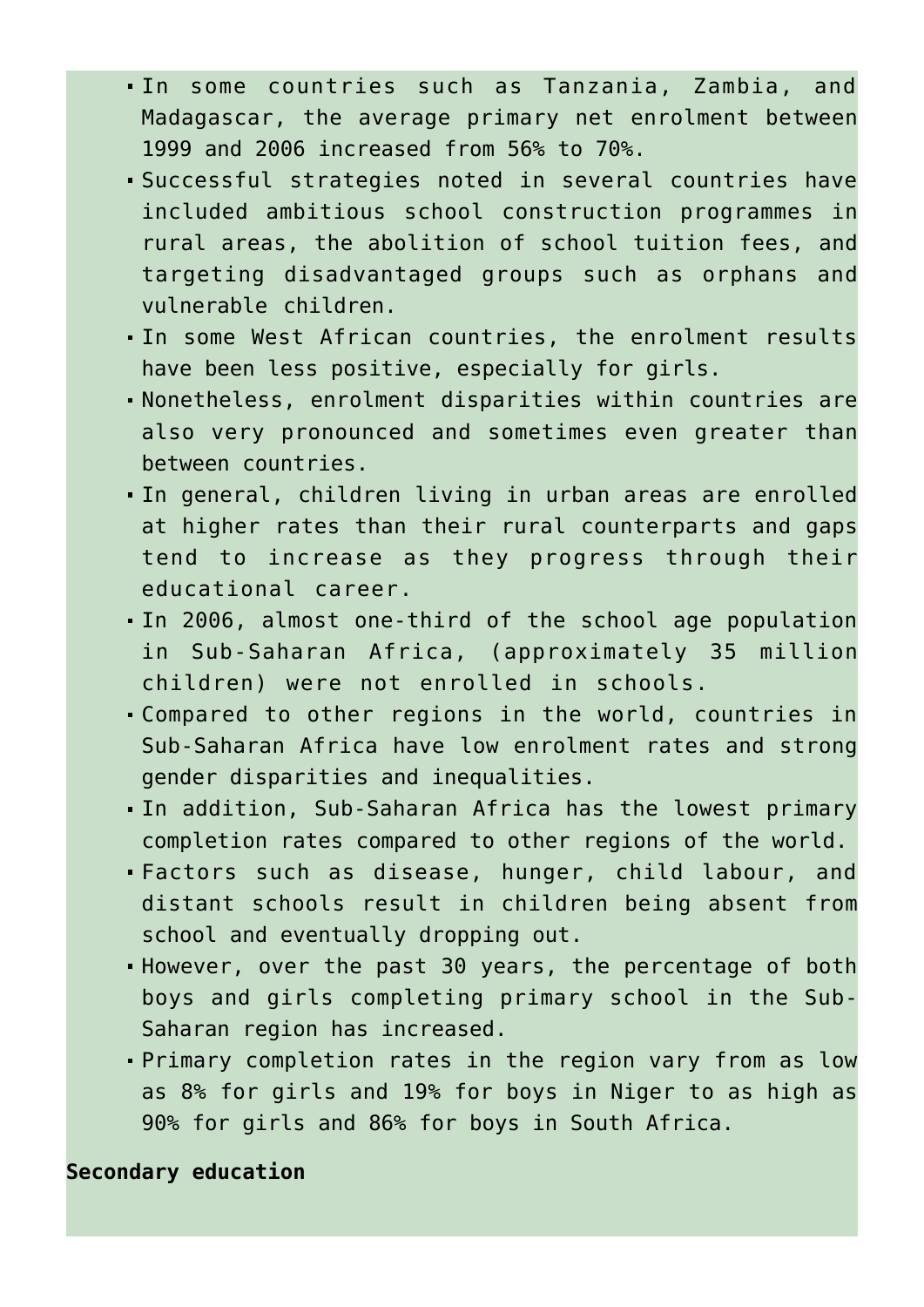- Depending on the country, young people are generally expected to enrol into secondary school from the age of 12 or 14 and are expected to be in the system for 6 or 5 years, respectively.
- While participation in primary education is expanding, access to secondary education remains limited for most young people in Sub-Saharan Africa.
- Despite of the increasing number of enrolments in secondary education, 78 million of the region's secondary school age children were not enrolled in secondary school in 2006.
- On average, countries with extremely low secondary enrolment also have a relatively low primary enrolment as well as a significant gender imbalance.
- Transition from lower to higher secondary is a critical dropout point in most countries in Sub-Saharan Africa.
- Like primary education, within-country inequalities in secondary education are even more marked than those between countries.
- Rates for secondary school attendance and survival to the final grade are marked by disparities related to household wealth and language.

#### **Learning achievement/educational quality**

- High enrolment because of the abolition of school tuition fees in Sub-Saharan Africa have compromised the quality of basic education.
- Student competency in numeracy and literacy as well as national examinations have provided good indicators of quality regarding school attainment.
- While literacy improves with schooling, the correlation between the two is far from perfect in most countries in Sub-Saharan Africa.
- For example, in Tanzania, 1 in 5 (20%) pupils who finish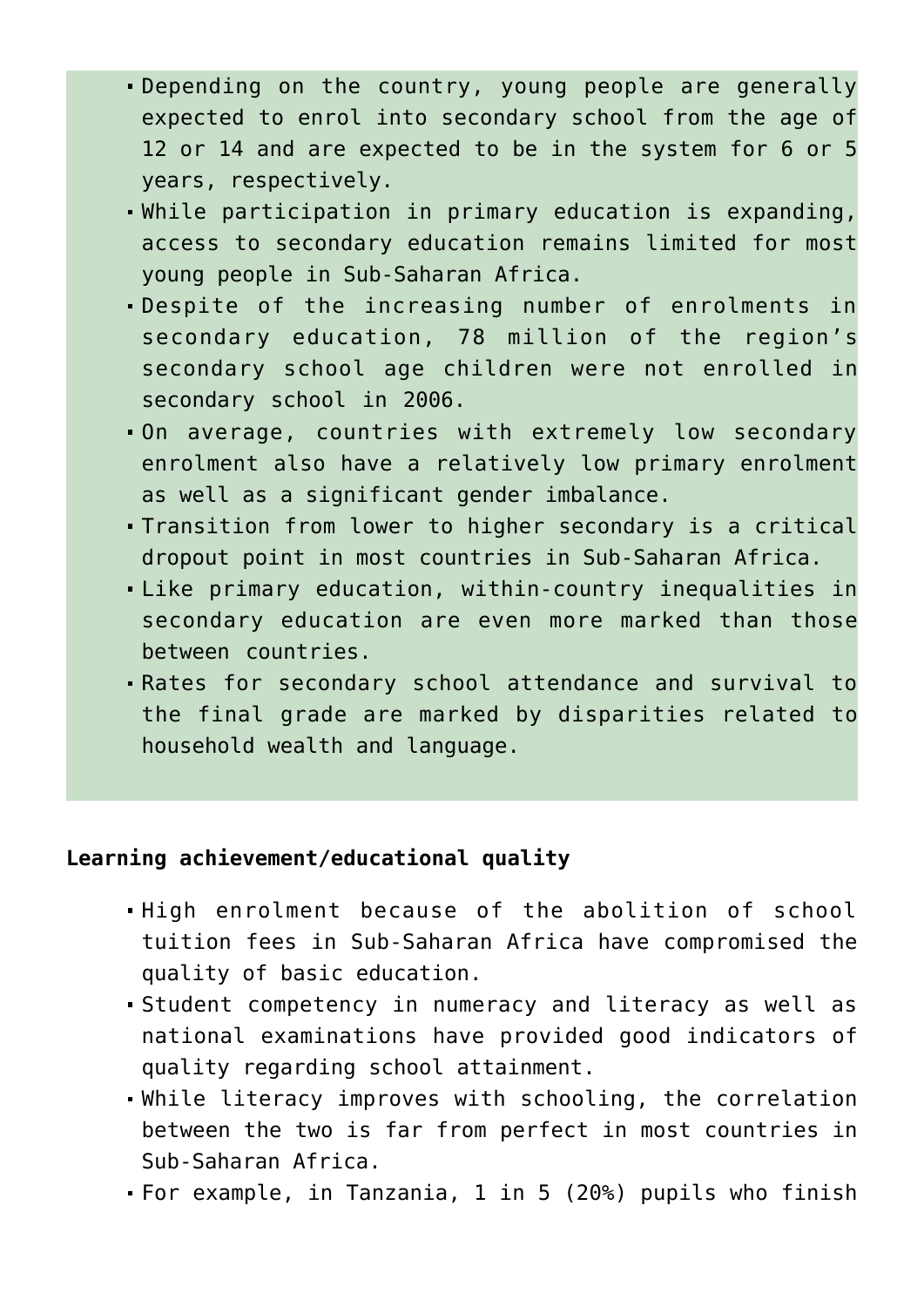primary education cannot read at 2<sup>nd</sup> grade level in Kiswahili and only 5 in 10 (50%) children can read in English on completion of primary school.

- Results from regional assessments have highlighted poor learning outcomes in Sub-Saharan Africa.
- In general, it has been observed that large numbers of children who reach the final grade in primary school have weak literacy and numeracy skills.
- Factors that may explain poor attainment levels in the Sub-Saharan region include teacher shortages, overcrowded classrooms, poor teaching, primary language interference, lack of printed material in local languages, illiterate parents, and lack of parental support in the learning process.

## **Teachers and factors affecting the teaching process**

- The way teachers are recruited, trained, and deployed across schools is vital for improving learning outcomes.
- The introduction of free basic education in Sub-Saharan Africa automatically resulted in more children in classrooms thereby increasing the pupil–teacher ratio.
- This situation is compounded by significant teacher shortages, especially in rural areas.
- Trained teachers are in short supply in many countries in the region and the teacher shortage is often an indication of inadequate investment in education.
- At the primary level, teacher education is often fragmented, incomplete, and in some cases non-existent.
- For many countries in the region, investment in education is inadequate because governments depend heavily on external funding to support basic education policy and practice.
- Due to financial constraints, some countries in the region cannot deploy teachers straight out of colleges and universities for a long time.
- The use of unqualified teachers brings severe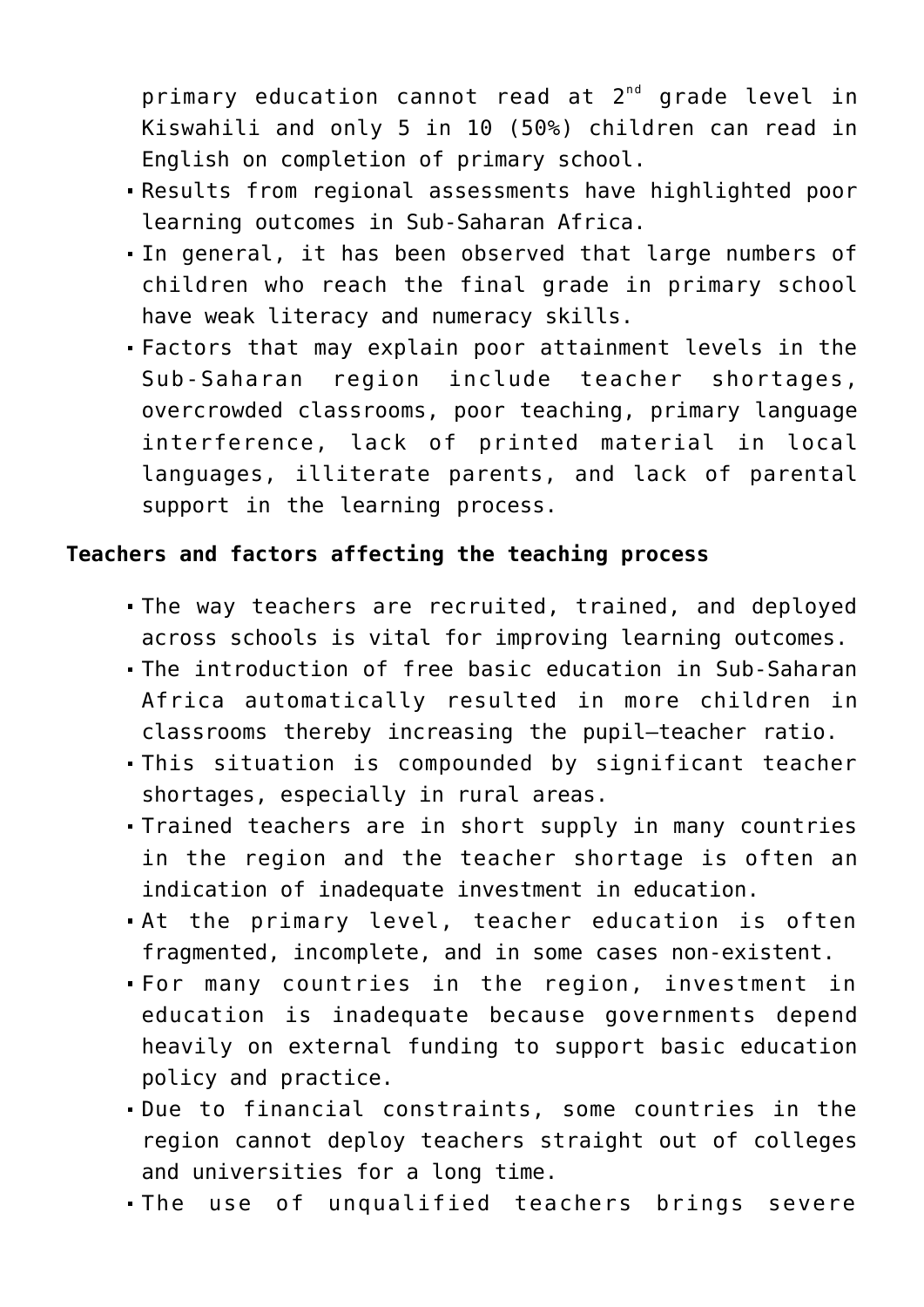deficiencies that outweigh the financial advantages.

- Those with limited professional education are likely to provide lower quality education, and the fact that they are deployed in rural, understaffed schools means that children's attainment levels are adversely affected, further emphasising rural–urban inequalities.
- However, several countries are making progress toward having and recruiting well-trained teachers in primary schools.
- However, many educated teachers do not demonstrate the desired teaching approaches.
- Possible reasons for this could be the poor teaching conditions that teachers are exposed to, such as lack of accommodation, physically inadequate classrooms, a lack of furniture and teaching materials, and a high pupil–teacher ratio, all of which make it impossible to apply their newly learned teaching skills.
- Due to low salaries and poor conditions of service in most of Sub-Sharan Africa, the status of the teaching profession is declining.
- This ultimately leads to severe retention problems coupled with high rates of absenteeism.



# **Conclusions**

- The abolition of primary school tuition fees in the mid-1990s has had a positive effect on allowing more children access to basic education.
- The increased number of pupils leads to challenges such as a lack of classrooms and appropriate furniture, a lack of resources such as student books and teachers'